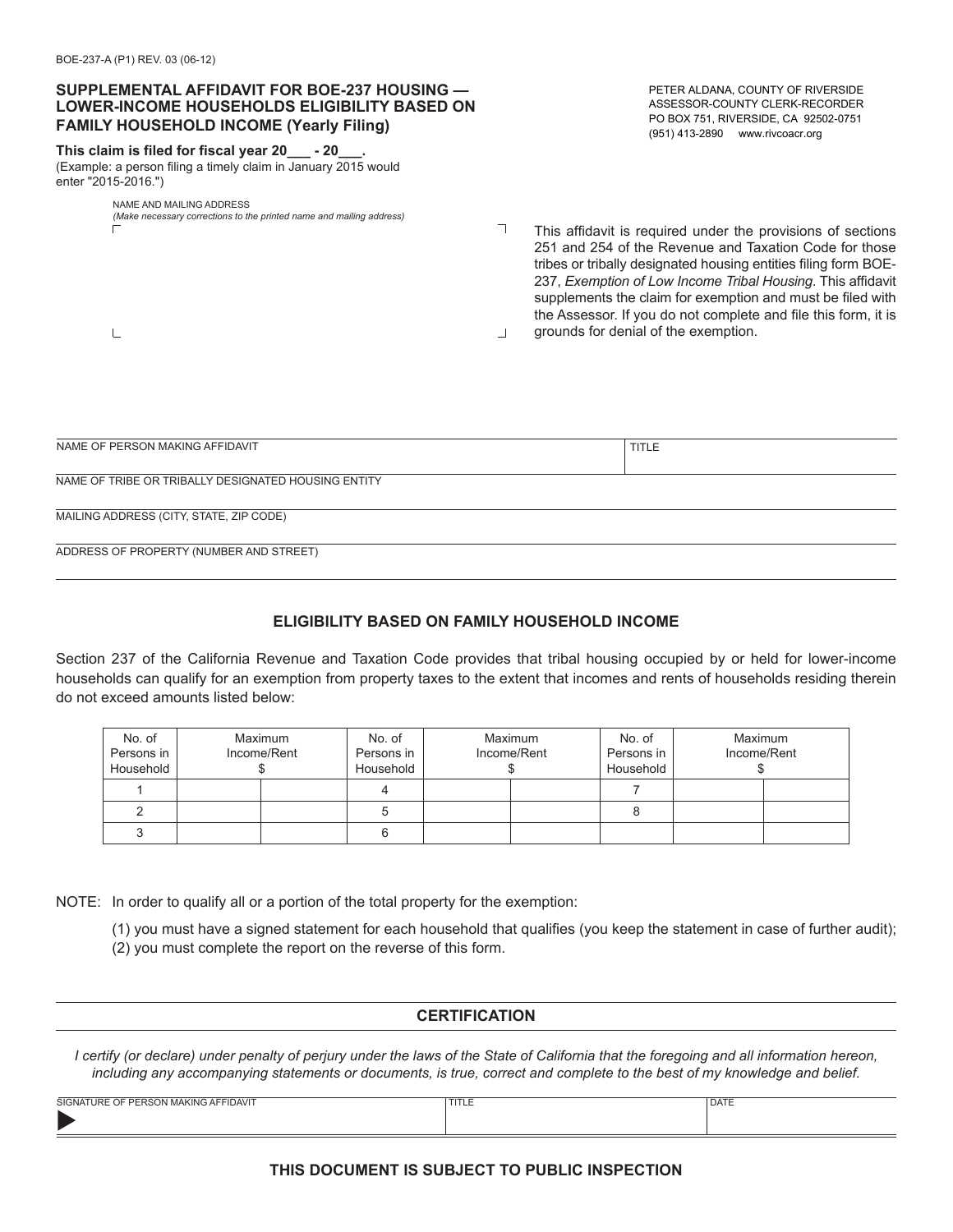### **A. LIST OF QUALIFIED HOUSEHOLDS** (Complete or attach list showing desired information, use additional sheets if necessary)

|                         | UNIT NUMBER<br>(use two lines if there are two<br>households in a unit) | NUMBER OF PERSONS IN<br><b>HOUSEHOLD</b><br>(may be more than one<br>household in unit) | MAXIMUM INCOME FOR<br>HOUSEHOLD DOES NOT<br><b>EXCEED</b><br>\$ | RENT DOES NOT EXCEED<br>\$ |
|-------------------------|-------------------------------------------------------------------------|-----------------------------------------------------------------------------------------|-----------------------------------------------------------------|----------------------------|
| 1                       |                                                                         |                                                                                         |                                                                 |                            |
| $\overline{\mathbf{c}}$ |                                                                         |                                                                                         |                                                                 |                            |
| 3                       |                                                                         |                                                                                         |                                                                 |                            |
| 4                       |                                                                         |                                                                                         |                                                                 |                            |
| 5                       |                                                                         |                                                                                         |                                                                 |                            |
| 6                       |                                                                         |                                                                                         |                                                                 |                            |
| 7                       |                                                                         |                                                                                         |                                                                 |                            |
| 8                       |                                                                         |                                                                                         |                                                                 |                            |
| 9                       |                                                                         |                                                                                         |                                                                 |                            |
| 10                      |                                                                         |                                                                                         |                                                                 |                            |
| 11                      |                                                                         |                                                                                         |                                                                 |                            |
| 12                      |                                                                         |                                                                                         |                                                                 |                            |
| 13                      |                                                                         |                                                                                         |                                                                 |                            |
| 14                      |                                                                         |                                                                                         |                                                                 |                            |
| 15                      |                                                                         |                                                                                         |                                                                 |                            |
| 16                      |                                                                         |                                                                                         |                                                                 |                            |
| 17                      |                                                                         |                                                                                         |                                                                 |                            |
| 18                      |                                                                         |                                                                                         |                                                                 |                            |
| 19                      |                                                                         |                                                                                         |                                                                 |                            |
| 20                      |                                                                         |                                                                                         |                                                                 |                            |

| <b>B. RECAP FOR ALL FAMILIES, ELIGIBLE AND INELIGIBLE</b>                                                              |                |               |
|------------------------------------------------------------------------------------------------------------------------|----------------|---------------|
| NOTE: The low-income exemption calculation is the value of low-income households<br>to the total area of the property. | <b>EXAMPLE</b> | <b>ACTUAL</b> |
| 1. Number of total housing units                                                                                       | 100            |               |
| 2. Number of units occupied by qualified low-income households                                                         | 40             |               |
| 3. Total area of building(s) (square feet)                                                                             | 150,000        |               |
| 4. Area of qualified low-income households (square feet)                                                               | 75.000         |               |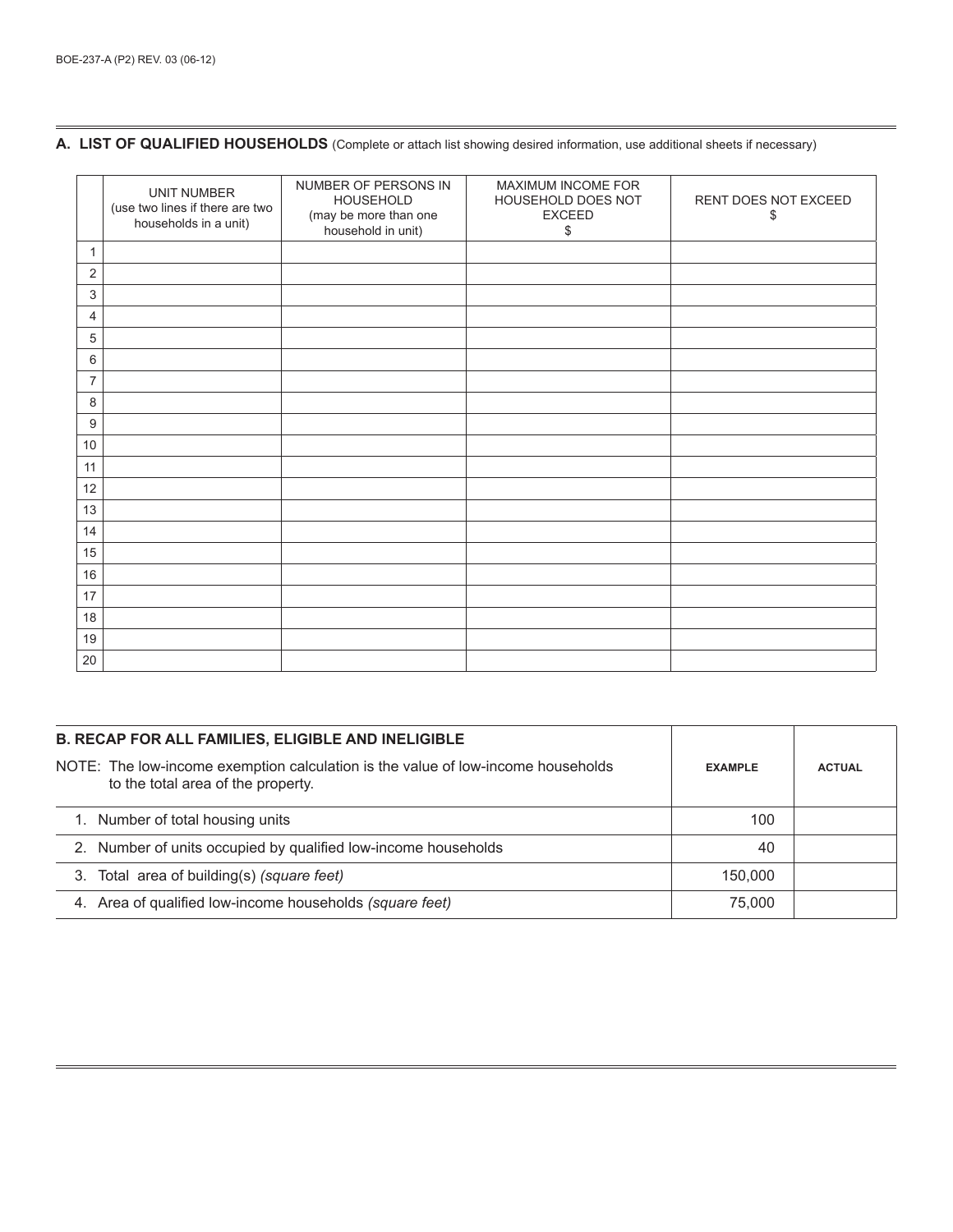# **INSTRUCTIONS FOR COMPLETION OF SUPPLEMENTAL AFFIDAVIT FOR BOE-237**

Housing — Lower-Income Households Eligibility Based on Family Household Income and Size

The claimant (tribe or tribally designated entity) must follow the instructions listed below.The claimant should provide each household living on the property with a copy of the attached form titled Lower-Income Households — Statement of Family Household Income, to be filed with and maintained by the claimant. The organization's property will not be allowed the exemption unless the proper information is provided to the Assessor in a completed affidavit, in duplicate.

## **A. LIST OF QUALIFIED HOUSEHOLDS**

The claimant must list on the affidavit the following information for only those lower-income households that qualify:

- (1) Home address, apartment number, room number, etc. Use two lines if there are two households at the same location, etc.
- (2) The number of persons claimed to be in the household (one household for each line item).
- (3) The maximum income limit reported by each household (this figure should agree with the income limit based upon the number of persons in the household that is printed on the affidavit).
- NOTE: No reporting by line item is necessary for vacant room (areas), households that did not report, households that may not be lower-income, or for households whose incomes exceed the applicable income limits.

# **B. RECAP FOR ALL FAMILIES, ELIGIBLE, AND INELIGIBLE**

The claimant must complete the "Recap" section of the affidavit for all households, eligible and ineligible, to show that at least 30% of the housing units are occupied or held by low-income tenants.

|     |                                                                                          | <b>Example</b> |
|-----|------------------------------------------------------------------------------------------|----------------|
| (1) | The total number of households                                                           | 100            |
| (2) | The number of low-income qualified households<br>(one for each line item completed in A) | 40             |
|     | $(3)$ The total area of the building(s) (square feet)                                    | 150,000        |
| (4) | The area of qualified low-income households (square feet)                                | 75,000         |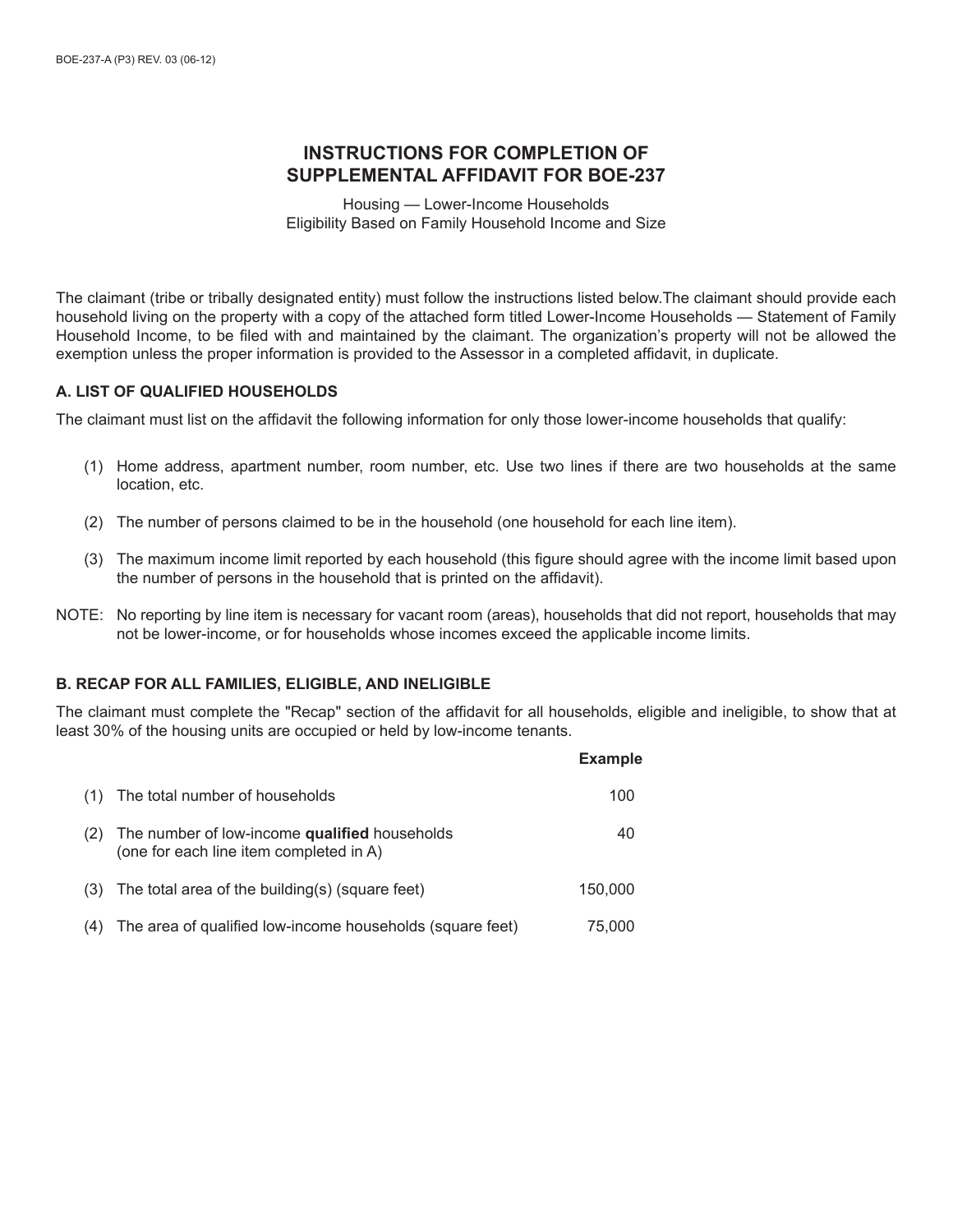(Suggested Family Household Income Reporting Form for  $\sqrt{ }$ )

Tribal Housing Tax Exemption (Revenue & Taxation Code section 237

# **LOWER-INCOME HOUSEHOLDS STATEMENT OF HOUSEHOLD INCOME**

Promptly sign and file this statement by with an officer or the manager of the organization on whose property you reside.

Name(s) of Occupants:

Address or Unit No.: (No P.O. Box Nos.)

Complete the statement and return it to the manager of the organization that provides the housing.

- 1. Number of persons in family household *(see instructions).*
- 2. I certify (or declare) under penalty of perjury under the laws of the State of California that the family household income for the prior calendar year did not exceed \$ . *(Enter the amount of the income limit, shown below, for the number of persons in family household.)*

| <b>NUMBER OF PERSONS</b><br><b>IN FAMILY HOUSEHOLD</b> | <b>INCOME LIMIT</b> |
|--------------------------------------------------------|---------------------|
|                                                        | \$                  |
| 2                                                      | S                   |
| 3                                                      | \$                  |
| 4                                                      | \$                  |
| 5                                                      | \$                  |
| 6                                                      | \$                  |
|                                                        | \$                  |
|                                                        |                     |

| <b>SIGNATURE</b> | TITLE | <b>DATE</b> |
|------------------|-------|-------------|
|                  |       |             |
|                  |       |             |

### **THIS DOCUMENT IS NOT SUBJECT TO PUBLIC INSPECTION**